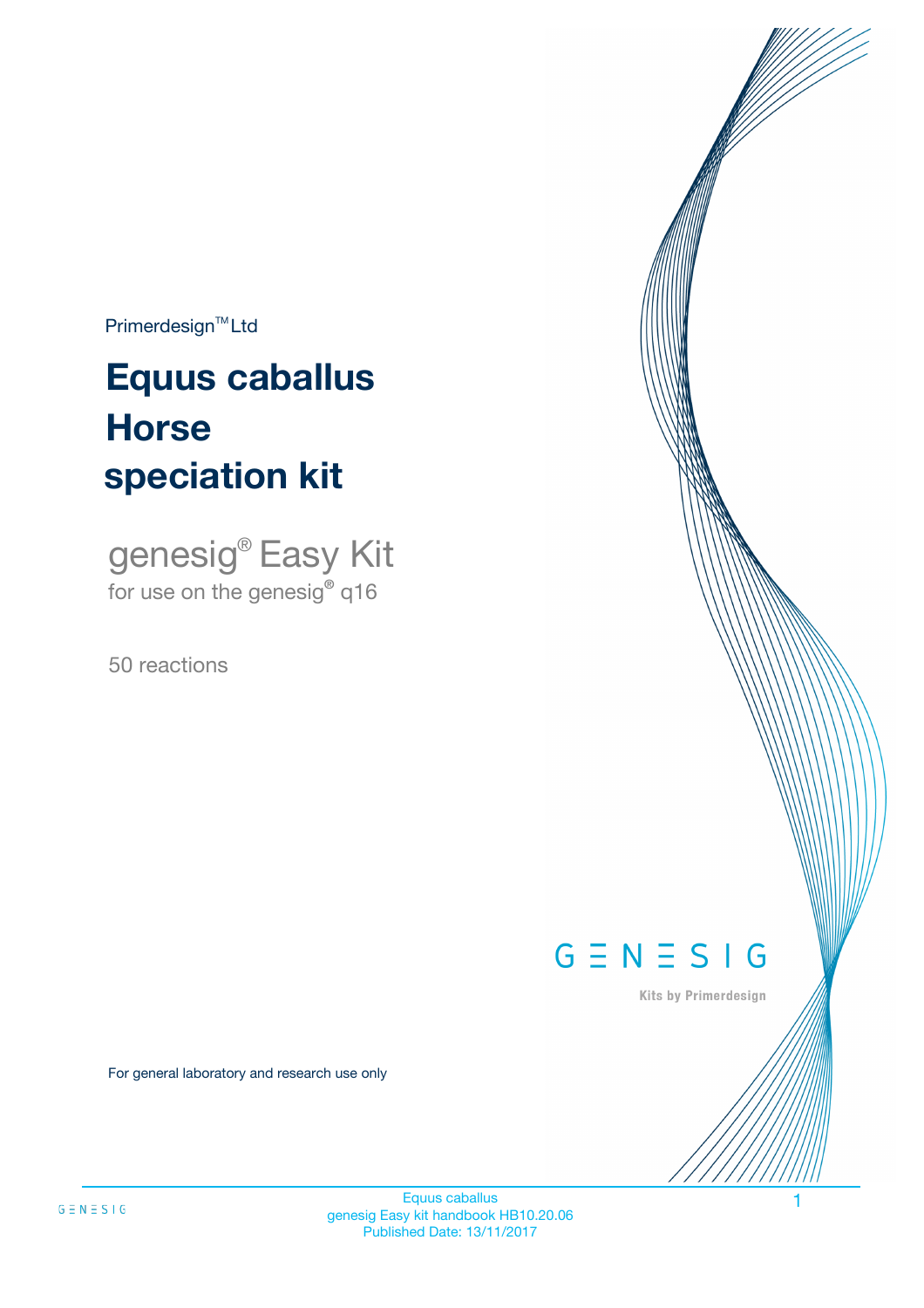# genesig® Easy: at a glance guide

#### **For each DNA test**

| Component          | Volume          | Lab-in-a-box pipette |  |
|--------------------|-----------------|----------------------|--|
| Horse reaction mix | 10 <sub>µ</sub> |                      |  |
| Your DNA sample    | $10 \mu$        |                      |  |

#### **For each positive control**

| Component                 | <b>Volume</b> | Lab-in-a-box pipette |  |
|---------------------------|---------------|----------------------|--|
| Horse reaction mix        | 10 µl         |                      |  |
| Positive control template | 10 µl         |                      |  |

#### **For each negative control**

| Component          | <b>Volume</b>   | Lab-in-a-box pipette |  |
|--------------------|-----------------|----------------------|--|
| Horse reaction mix | $10 \mu$        |                      |  |
| <b>Water</b>       | 10 <sub>µ</sub> |                      |  |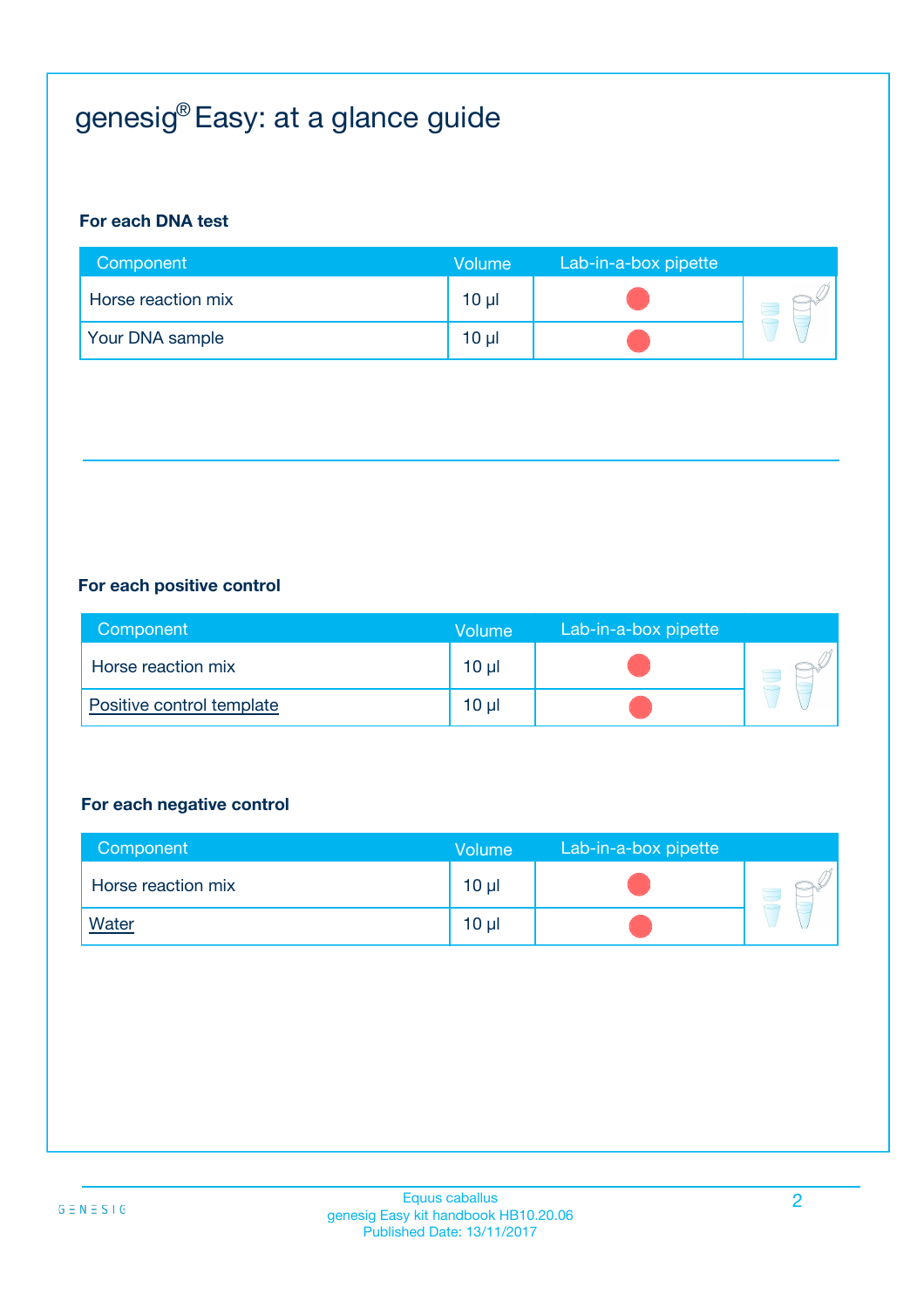# Kit Contents



# Reagents and equipment to be supplied by the user

#### **genesig® q16 instrument**

#### **genesig® Easy DNA/RNA Extraction Kit**

This kit is designed to work well with all processes that yield high quality DNA but the genesig Easy extraction method is recommended for ease of use.

#### **genesig® Lab-In-A-Box**

The genesig Lab-In-A-Box contains all of the pipettes, tips and racks that you will need to use a genesig Easy kit. Alternatively if you already have these components and equipment then these can be used instead.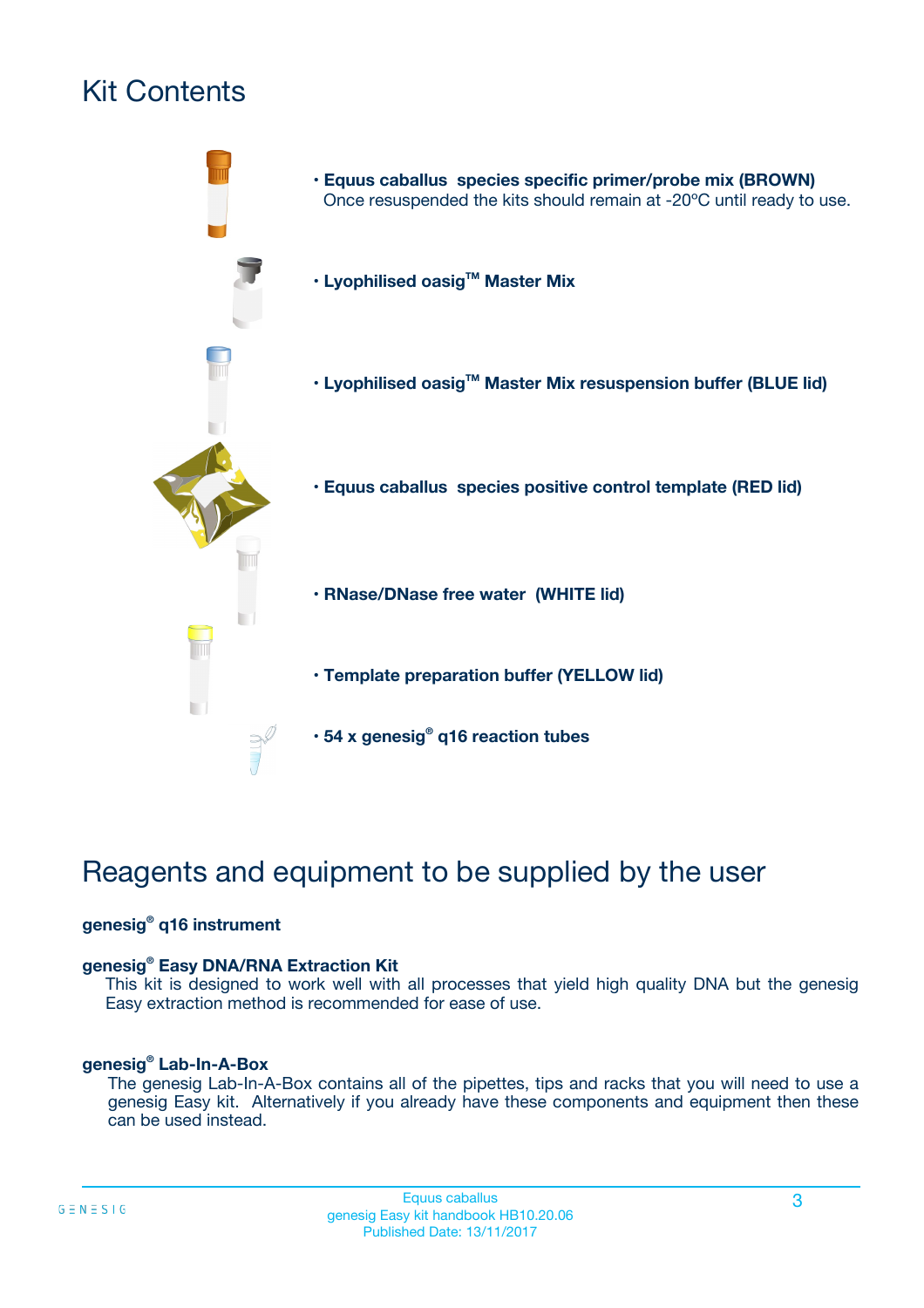# Step-by-step guide

### 1. Create your reaction mix



Use the blue pipette to transfer 500µl**\*** of the oasig Master Mix resuspension buffer into the tube of lyophilised oasig Master Mix and mix well by gently swirling. Then transfer all of that master mix into the brown tube labelled Horse primers/probe.

**\***Transfering 525µl of the oasig Master Mix resuspension buffer to your oasig Master Mix (instead of the 500µl recommended above) will enable you to take full advantage of the 50 reactions by accounting for volume losses during pipetting. In order to do so with the genesig Easy fixed volume pipettes use 1x blue, 2x red and 1x grey pipettes to make the total volume. Please be assured that this will not adversely affect the efficiency of the test.

Cap and shake tube to mix. A thorough shake is essential to ensure that all components are resuspended. **Failure to mix well can produce poor kit performance.**

Leave to stand for 5 minutes. Now your reaction mix is ready to use.

Store the reaction mix in the freezer from hereon.

#### Top tip

- Ensure that the reaction mix is mixed thoroughly before each use by shaking.
- **•** Once resuspended do not expose genesig Easy kit to temperatures above -20°C for longer than 30 minutes at a time.

# 2. Add reaction mix to all reaction tubes



For every reaction to be run, use the red pipette to add 10µl of your Horse reaction mix to every tube.

#### Top tip

- Always pipette the reaction mix directly into the bottom of the tube.
- You can label the tube lids to aid your reaction setup but avoid labelling tube sides.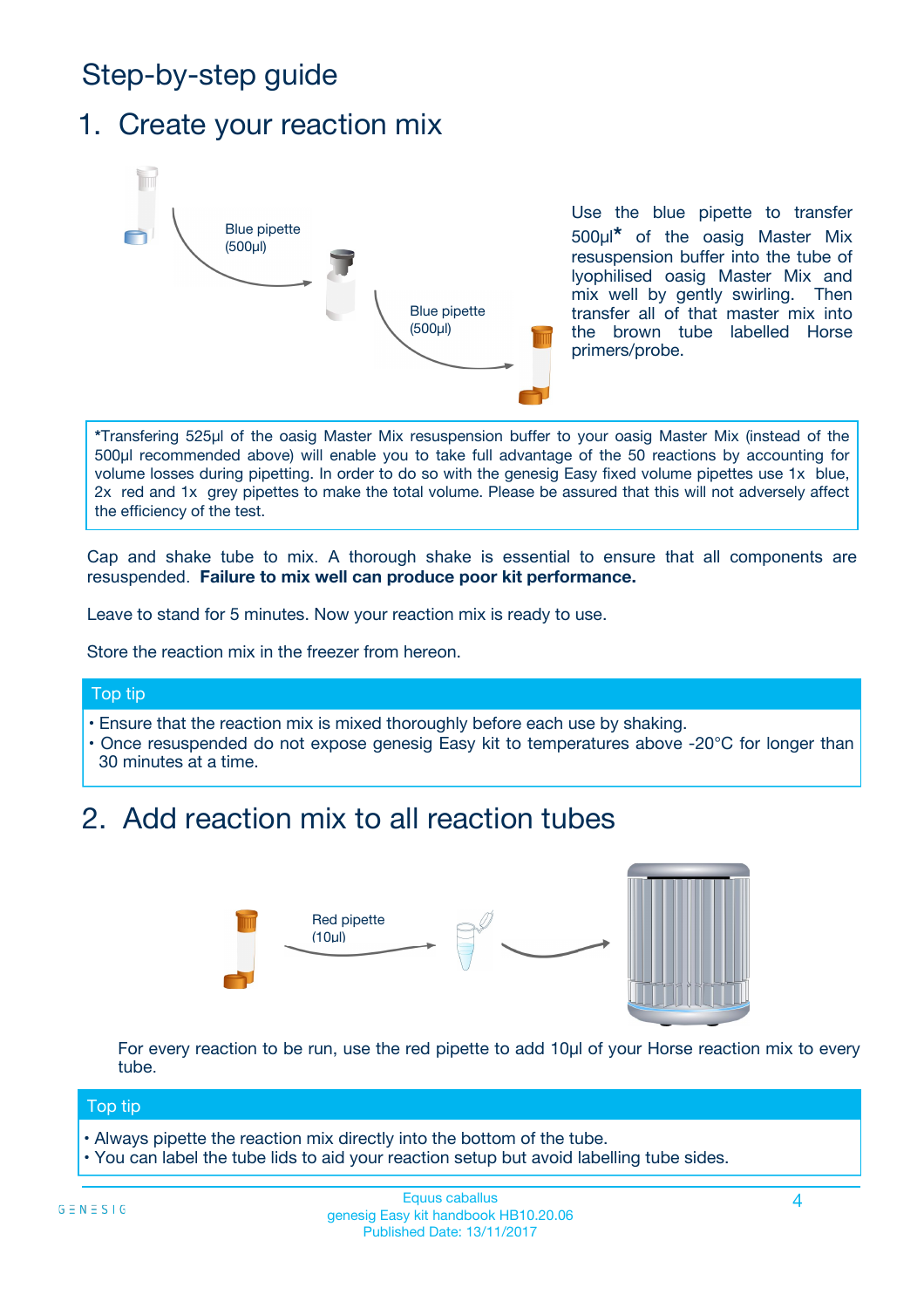## 3. Negative control



For each test you will require a negative control. Instead of DNA, water is used. This sample should prove negative thus proving that all of your positive samples really are positive.

To create a negative control reaction simply use the red pipette to add 10µl of the water to the required reaction tubes. Close these tubes after adding the water.

Because some genesig kit targets are common in the environment you may occasionally see a "late" signal in the negative control. The q16 software will take this into account accordingly.

#### Top tip

**•** Always add the water to the side of the tube to reduce the introduction of bubbles.

### 4. Set up a test



For each sample you wish to analyse, use the red pipette to add 10µl of your DNA sample to the required reaction tubes. Close these tubes after adding the sample. Always change pipette tips between samples.

#### Top tip

**•** Always add the DNA sample to the side of the tube to reduce the introduction of bubbles.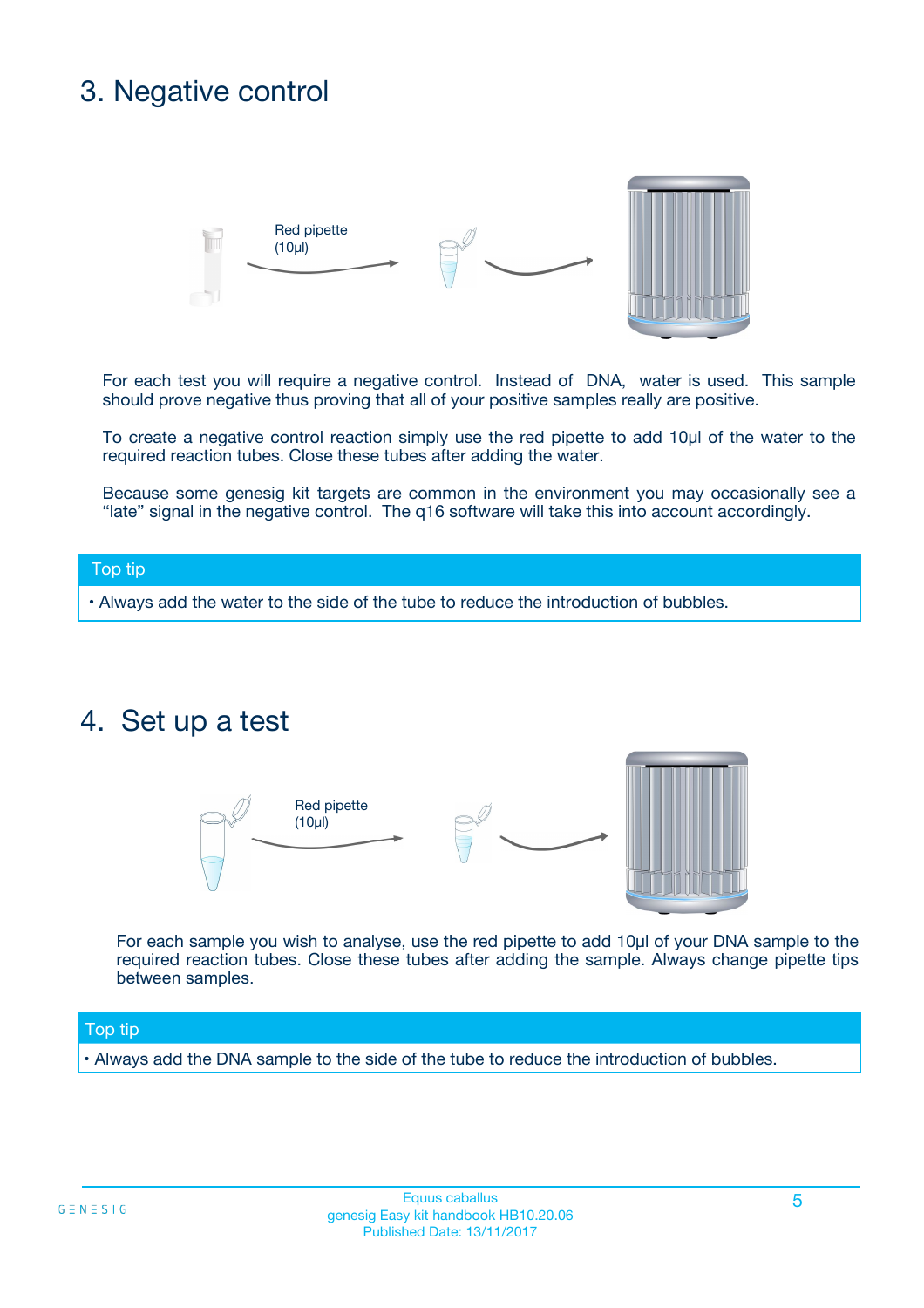# 5. Positive control



Use the white pipette to transfer 200µl of template preparation buffer into the positive control template tube. Cap and shake tube to mix.

Each time you run a test you will require a positive control. This is a small portion of DNA from your species of interest. It serves two purposes:

1. It will always test positive so it shows that everything is working as it should be.

2. The q16 software knows how much DNA is present in the positive control. It uses this information to internally calibrate every test. This is essential to give accurate information about the percentage of DNA in your sample that is from your species of interest.

To create a positive control reaction, simply use 10µl of the positive control instead of your DNA sample.



Take great care when setting up your positive control. The positive control template has the potential to give you a false positive signal in your other samples. Set positive controls up last after all other sample tubes are closed. Always change pipette tips between samples. You may even choose to set up positive controls in a separate room.

#### Top tip

**•** Always add the positive control to the side of the tube to reduce the introduction of bubbles.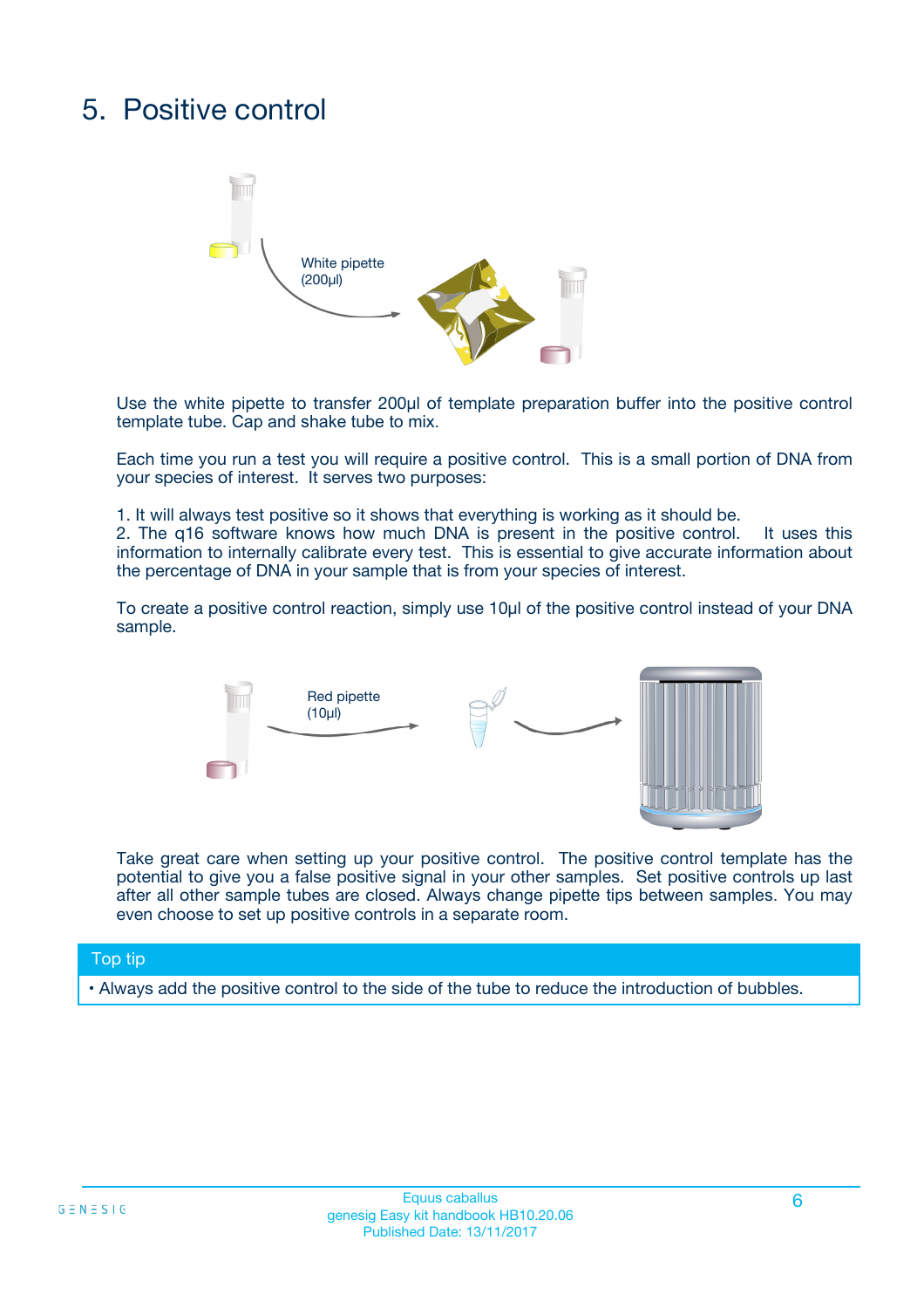# 6. Running the test

Place the tubes into the correct positions in your q16 as defined by the software, this may include positioning of empty tubes to ensure that the q16 lid is balanced. The run can then be started.

|                      | genesig q16 PCR software - 1.2                                                    |                                     | $\Box$                                                                     |
|----------------------|-----------------------------------------------------------------------------------|-------------------------------------|----------------------------------------------------------------------------|
|                      | <b>Open Experiments:</b><br>Unsaved (New Experiment 2<br>$\overline{\phantom{a}}$ | <b>E</b> Open<br>Save<br>$\Box$ New | Save As<br>$G \equiv N \equiv S \mid G$<br><b>C</b> Close<br>Configuration |
| Stages:              | Setup<br><b>Results</b>                                                           |                                     |                                                                            |
| <b>Notes</b>         |                                                                                   | <b>Samples</b>                      | <b>Tests</b>                                                               |
|                      | <b>Name and Details</b>                                                           | Note<br>Color<br>Name               | Color<br>Name<br>Note                                                      |
|                      | New Experiment 2017-10-26 11:06                                                   | Sample 1                            | 유<br>÷<br>Test <sub>1</sub>                                                |
|                      | Kit type: genesig® Easy Target Detection kit                                      | Sample 2                            |                                                                            |
|                      | Instrument Id.:                                                                   | Sample 3                            | $\qquad \qquad \blacksquare$<br>$\qquad \qquad \blacksquare$               |
|                      | <b>Run Completion Time:</b>                                                       | Sample 4                            |                                                                            |
| <b>Notes</b>         | $\blacktriangle$                                                                  | Sample 5                            | ♦                                                                          |
|                      |                                                                                   |                                     | 4                                                                          |
|                      |                                                                                   |                                     |                                                                            |
|                      |                                                                                   |                                     | ÷<br>€                                                                     |
|                      | $\overline{\mathbf{v}}$                                                           |                                     |                                                                            |
| <b>Well Contents</b> |                                                                                   |                                     | Run                                                                        |
| Pos.                 | Test                                                                              | Sample                              | <b>Run Status</b>                                                          |
| 1                    | Test 1                                                                            | <b>Negative Control</b>             | $\blacktriangle$                                                           |
| $\overline{2}$       | Test 1                                                                            | <b>Positive Control</b>             |                                                                            |
| 3                    | Test 1                                                                            | Sample 1                            | Show full log                                                              |
| $\overline{4}$       | Test 1                                                                            | Sample 2                            |                                                                            |
| 5                    | Test 1                                                                            | Sample 3                            | <b>Run Control</b>                                                         |
| 6                    | Test 1                                                                            | Sample 4                            |                                                                            |
| $\overline{7}$       | Test 1                                                                            | Sample 5                            |                                                                            |
|                      |                                                                                   |                                     |                                                                            |
| 8                    |                                                                                   |                                     | $\triangleright$ Start Run<br>Abort Run<br>$\overline{\mathbf{v}}$         |

#### Top tip

- Before loading tubes into the q16, check for bubbles! Flick the bottom of the tubes to remove any bubbles that may have formed during the test setup.
- Apply centrifugal force with a sharp wrist action to ensure all solution is at the bottom of the reaction tube.
- When repeating a test you can use a previous file as a template by clicking 'open' then selecting File name > Files of Type > Experiment file as template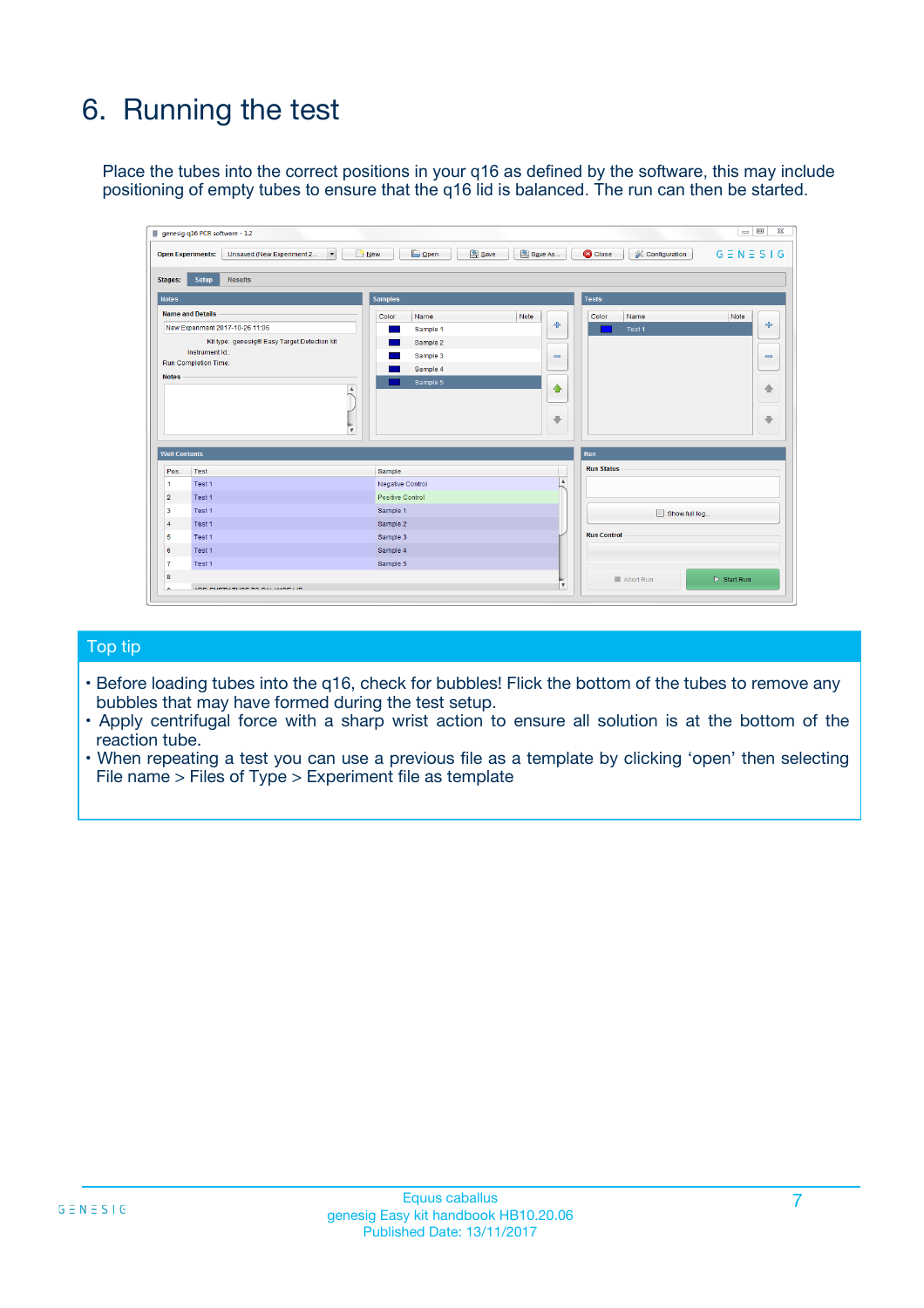### What do my results mean?

Analysis of your data is carried out automatically by the genesig q16. The following information is designed to help you fully understand a result or to troubleshoot:

### "Positive"

#### **Explanation**

Your sample has produced a positive result. Your target of interest is present and you can use the reported percentage.

### "Negative"

#### **Explanation**

Your sample has produced a negative result. The target is not present in your sample.

### "Test contaminated"

#### **Explanation**

The Negative Control should be completely free of any DNA. If you see this error message it means that at some point during the setup, the Negative Control has been contaminated with DNA and has given a positive signal. This contamination has invalidated the test. The Positive Control and your test samples are both possible sources of contaminating DNA. The genesig q16 reaction tubes from previous runs will also contain very high amounts of DNA so it is important that these are carefully disposed of after the run is completed and NEVER OPENED. It may be the case that your kits have become contaminated which will lead to the same problem occurring repeatedly.

#### **Solutions**

1. Clean your working area using a commercial DNA remover solution to ensure the area is DNA free at the start of your run and re-run the test

2. If the problem persists then the kit has become contaminated and it will have to be discarded and replaced with a new kit. When you open the new kit, run a simple test to show that changing the kit has solved the problem. Prepare a test which includes only the Positive Control, the Negative Control and one 'mock sample'. For the 'mock sample' add water instead of any sample DNA. The result for the Negative Control and the mock sample should be negative indicating that contamination is no longer present.

#### **Preventive action**

An ideal lab set-up has a 'Clean area' where the test reagents are prepared and a 'sample area' where DNA samples and the Positive Control template are handled. The best workflow involves setting up all the test components (excluding the positive control template) in the clean area and then moving the tests to the sample area for sample and Positive Control addition. If this method is followed then the kit components are always kept away from possible sources of contamination. For extra security the Negative Control can be completely prepared and sealed in the clean area. All work areas should be decontaminated regularly with DNA remover.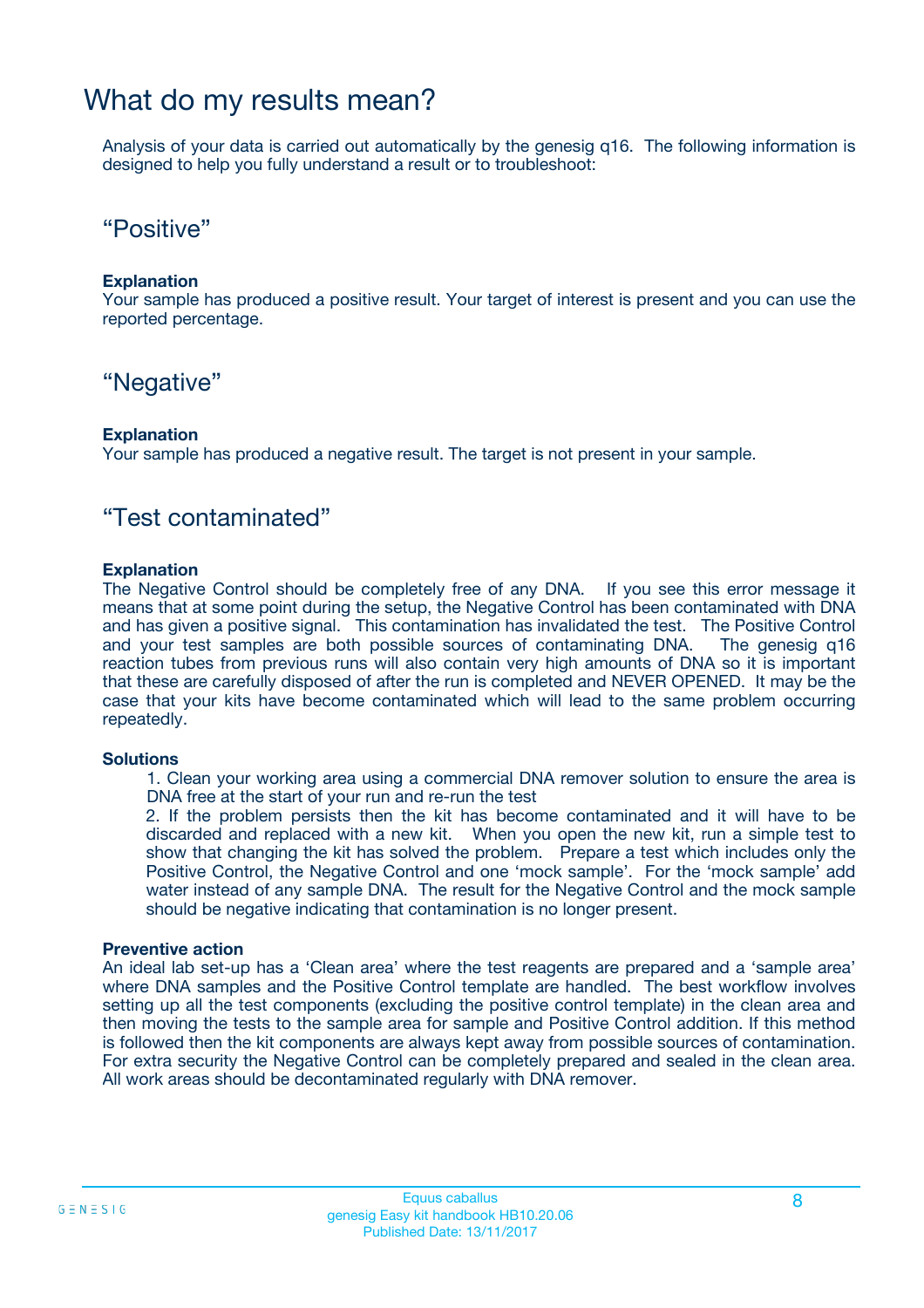#### **Explanation - If positive control has failed**

The test has failed because the Positive Control has not worked. The Positive Control is present to show that all aspects of the test are working correctly together. When this control test fails, the test as a whole is invalidated. This finding indicates that a problem has occurred in the reaction set-up part of the experiment and has nothing to do with sample preparation.

#### **Solutions**

- 1. Check the entire workflow and test set-up to look for any user errors, then repeat the test e.g. have the right colour pipettes and solutions been used with the correct tubes?
- 2. Ensure the positive and negative controls are inserted into the correct wells of your q16.

3. A component of the test may have 'gone off' due to handing errors, incorrect storage or exceeding the shelf life. When you open a new kit, run a simple test to show that changing the kit has solved the problem. Prepare a test which includes only the Positive Control, the Negative Control and one 'mock sample'. For the 'mock sample' add internal control template instead of any sample DNA. If the Positive Control works, the mock sample will now be called as a negative result.

#### **Explanation - If positive control has passed**

The test has failed because the sample is not suitable for qPCR testing. This particular sample has failed because it contains one or more factors that are inhibitory to PCR. This has compromised accuracy and precision of the quantitative reporting, resulting in a reported speciation percentage greater than 100%.

#### **Solutions**

- 1. Dilute the extracted sample 1:10 in water to "dilute out" the PCR inhibitors.
- 2. Check the sample preparation protocol to look for any user errors, then repeat.

3. PCR inhibitors can result from overloading the DNA/RNA sample preparation protocol with too much starting material. Try reducing the amount of starting material (by a factor of 2) then repeat.

### "Positive result lower than test sensitivity"

#### **Explanation**

The test is positive so if you are only interested in obtaining a 'present or absent' answer for your sample then your result is reliable. However, if the calculated percentage falls outside the accurate range for the test the exact percentage cannot accurately be calculated. Nonetheless a semi-quantitative result can be reported based on the "% sensitivity" column. e.g. If the "% sensitivity" is reported at "1%" then the sample can be reported as "positive test with less than 1% presence of species of interest". If you require more accurate information for your sample then proceed with the solutions below.

#### **Solutions**

1. A higher quality of sample containing more DNA will yield a more sensitive test. Try increasing the concentration of sample that is added to the Sample Prep Solutions stage during the extraction.

2. If you cannot increase the amount of sample, check the sample preparation protocol to look for any user errors then repeat.

3. Poor quality samples can result from overloading the sample preparation protocol with too much starting material. Try reducing the amount of starting material then repeat.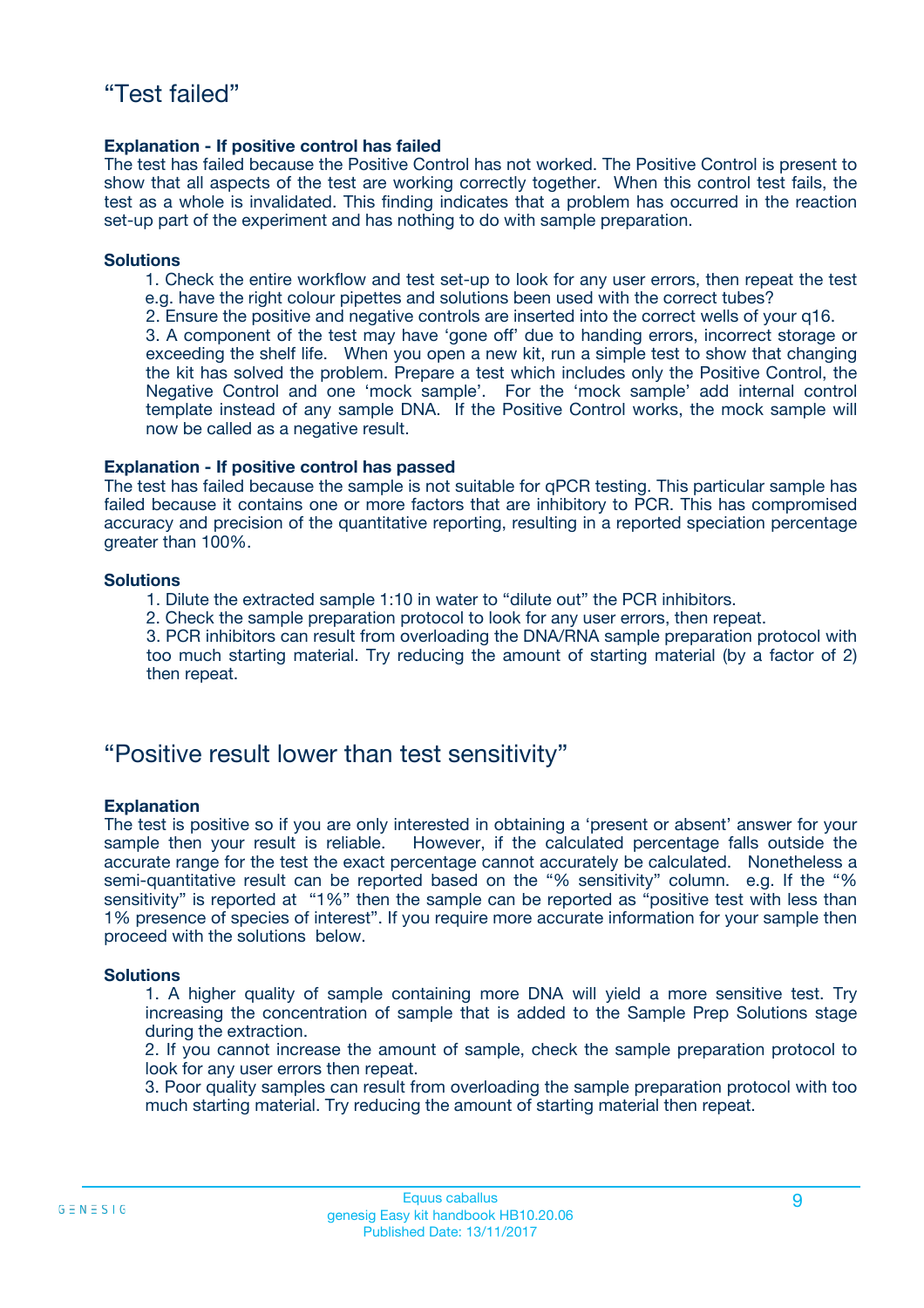### "Test failed and is contaminated"

#### **Explanation**

The Positive Control is indicating test failure, and the Negative Control is indicating test contamination. Please read the "Test Failed" and "Test contamination" sections of this technical support handbook for a further explanation.

#### **Solution**

1. For appropriate solutions, read both the "Test failed" and "Test contaminated" sections of this handbook.

### "Low level of universal target DNA"

#### **Explanation**

The test has failed because either the sample quality or quantity was too low. This has been identified by the universal target and may be caused by the sample having been compromised or a low amount of the universal target being present in the starting material. In either case the sample will not be fit for analysis.

#### **Solutions**

1. Try increasing the amount of sample that is added to the Sample Prep Solution stage during the extraction.

2. If you cannot increase the amount of sample, check the sample preparation protocol to look for any user errors then repeat.

3. Poor quality samples can result from overloading the sample preparation protocol with too much starting material. Try reducing the amount of starting material then repeat.

### "Positive - Caution, low level of universal target DNA"

#### **Explanation**

The test is positive so if you are only interested in obtaining a 'present or absent' answer for your sample then your result is reliable. However, the quantification has failed because either the sample quality or quantity was too low. The signal produced by the universal target acts as an endogenous control, identifying the quantity of DNA in the sample form which the species percentage is calculated. In this case the total level of DNA was not high enough. This will occur if the sample quality has been compromised or if a low amount of universal target was present in the starting material.

#### **Solutions**

For appropriate solutions read the "Low level of universal target DNA" section of this handbook.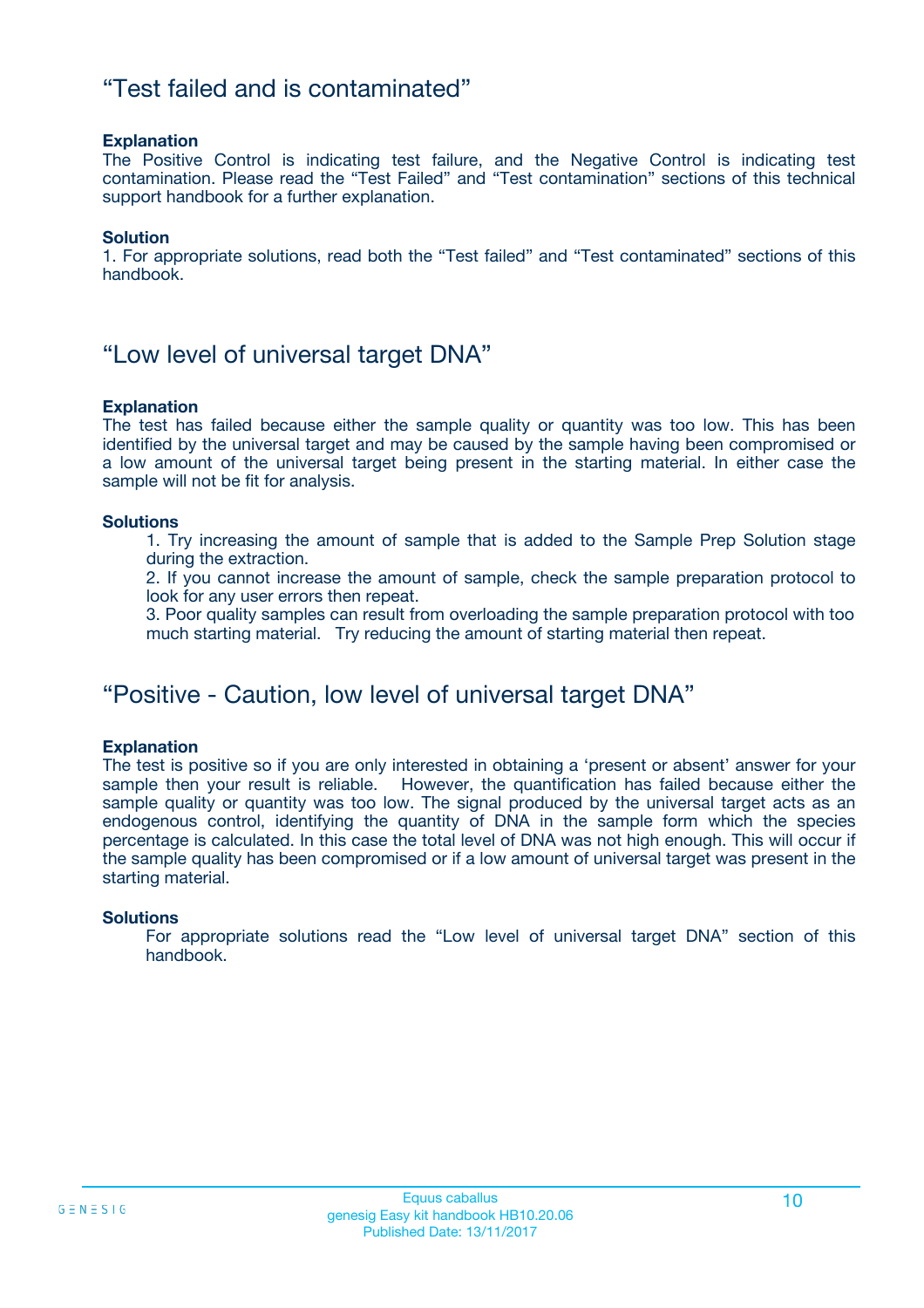# Speciation by qPCR

This kit provides a method for detecting Equus caballus mitochondrial DNA that may be present in a food sample. The kit is based on the PCR amplification of a unique species specific tag present in the mitochondrial genome of that species. The mitochondrial genome is an ideal target since it has been sequenced for many different species. This allows comprehensive bioinformatics analysis followed by careful design to ensure specific detection of the desired species whilst excluding detection of other related species. Furthermore, since there are multiple copies of each mitochondrial genome within each cell, the detection sensitivity for this kit is up to 100 times greater than that of a test which targets a single copy locus within the nuclear DNA genome.

The test works by detecting the level of DNA present from the animal of interest and then compares that to the total level of animal DNA in the sample.

If testing a non-animal sample the genesig Easy AnimalFINDER kits will be more appropriate as they do not require the detection of the universal meat/fish endogenous control.

### **Sensitivity**

Under optimal conditions, the kit provides exceptional sensitivity and will detect adulterated foodstuffs. Detection of less than 0.1% adulteration is possible.

The sensitivity depends on the quality of the DNA sample that you use. Greater sensitivity is possible with higher levels of good quality DNA. The genesig q16 will automatically assess the DNA quality and report on the sensitivity of each test on a case-by-case basis.

### **Specificity**

The kit is designed to specifically detect Horse species that are relevant to the food industry and to give negative detection on other possible animal species.

If you have a query about the detection status of a specific species or sub-species please enquire: enquiry@primerdesign.co.uk